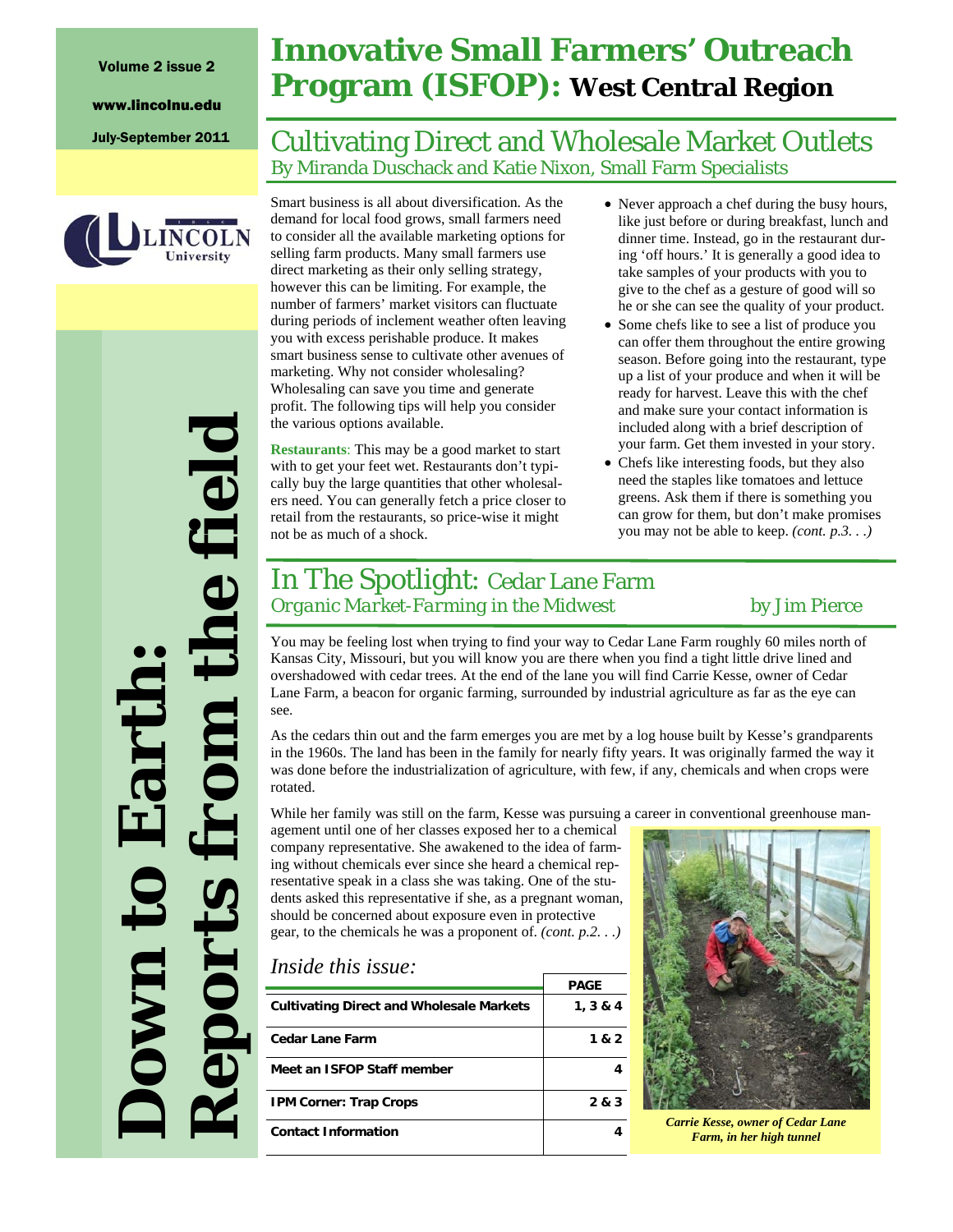### Cedar Lane Farm…(continued from page 1)

He responded without hesitation saying he would not risk it even with the protective gear. At that moment, Kesse realized she was preparing herself for a career that would constantly be exposing her to those chemicals and would be putting her health at risk. As a result, she decided to educate herself as to how to grow organic and healthy food.

Kesse's first internship as a part of her degree was at a conventional and automated greenhouse. From that experience she learned to consider labor efficiency, always keeping in mind the cost of labor. After she graduated she began researching farms for apprenticing organic methods. She attended the Northeast Organic Farming Association conference which led her to Red Fire Farm in Massachusetts where she gained valuable experience in organic farming.

She invested some of her savings in a used tiller and a high tunnel to start farming on her own three years ago. She started with a half acre of diverse crops that she sold at farmers' markets in Liberty, Zona Rosa, Leawood, and Atchison.

In early March, Kesse's high tunnel filled with fall planted spinach, kale, and lettuce, which she sells locally beginning in December through March. Her summer markets, the Liberty and Briarcliff Farmer's Markets, have helped her get started with immediate sales.

Keeping in mind the cost of labor, Kesse is developing markets closer to home which would give her more time to farm. This past winter she started a winter delivery route for her greens. She emails to her customers availability, prices and delivery times. Of the winter greens she says, "I am happy with winter greens, except for cold hands, picking and washing!" She sees the development of a delivery/drop-off point as having potential and will start again when field harvest begins later this season. For 2011, she intends to put more energy into developing a route and attending a small local market.

After the temperatures push her greens crops to bolting and bitterness she grows and hardens off more vegetable transplants for field production in the high tunnel.

The outside production occurs in three patches. There are a total of two acres planted in a mix of annual and perennial crops. She rotates cut flowers, tomatoes, sweet potatoes, peppers, squash, melons, greens, cole crops (those in the mustard family) and cover crops through these patches. The next crops scheduled to be set out are the onion, tomato and pepper transplants.

Kesse is currently using Organic Materials Research Institute (ORMI) approved dehy-



**THE IPM CORNER:** Using Trap Crops to Minimize Damage to Vegetables by Insect Pests *By Dr. Jaime Piñero, LUCE Integrated Pest Management state specialist* 

The Integrated Pest Management (IPM) Program at Lincoln University Cooperative Extension in Jefferson City, Missouri is seeking out affordable alternative insect pest management strategies to combat the growing threats to the smallholder's livelihoods in Missouri. One such method is called **trap cropping**.

**What are trap crops?** Trap crops are plants that are planted next to a higher value crop so as to attract pests as either a food source or oviposition site (where they lay eggs), thus preventing or making less likely the arrival of the pest to the main crop, the cash crop. Insects congregated in trap crops can be more easily attacked by natural enemies and/or killed by insecticides or by other physical means. In other words, trap cropping functions by concentrating and/or killing the pest in the border area, while reducing pest numbers on the unsprayed cash crop. Plant species or cultivar used needs to be more attractive to pest than crop.

**Advantages:** By using trap crops, farmers can: (1) lessen pesticide use and decrease costs, (2) preserve indigenous natural enemies, (3) improve crop quality, and (4) help conserve the soil and environment.

**Tips for successful trap cropping:** (1) learn to know and identify the pests and their natural enemies, (2) make a farm plan to guide you on where and when the trap crops will be planted, (3) monitor your plants regularly, (4) immediately control the pests that are found in your trap crop, other-



*Kesse on her farm* 

drated chicken manure in conjunction with cover crops for fertility in the field. Her next step is to develop her own compostmaking system sometime in the future. Some constraints she mentioned are the regulations and lack of equipment for handling it.

Kesse is optimistic about the future of organic and local food and makes a commitment to the health of her customers and herself by continually investing time to learn more. This past winter she attended the Great Plains Growers Conference in St. Joseph, Missouri, the Association of Specialty Cut Flower Growers conference held in Tulsa, Oklahoma this year and the Northeast Organic Farming Conference in Vermont.

wise they will serve as a breeding ground, (5) if needed, be ready to sacrifice your trap crop as an early crop and destroy them as soon as the pest infestation gets too high, and (6) always keep farm records. What trap crops worked best and against which insect pests?

**Examples:** In Massachusetts, six butternut growers planted a Blue Hubbard border around butternut squash fields that ranged in size from 2-6 acres. These six fields were compared to conventional butternut fields where beetles were controlled with full-field insecticide sprays. Fields were scouted twice weekly until first leaves, then weekly until flowering. Borders were sprayed at the first arrival of the beetles. Cucumber beetles were only found in the trap crop and insecticides were applied only to the perimeter trap crop. As a result, 85 percent less insecticide was applied.

In Missouri, a farmer in St. Peters was able to prevent cucumber beetles *(cont. p.3. . .)*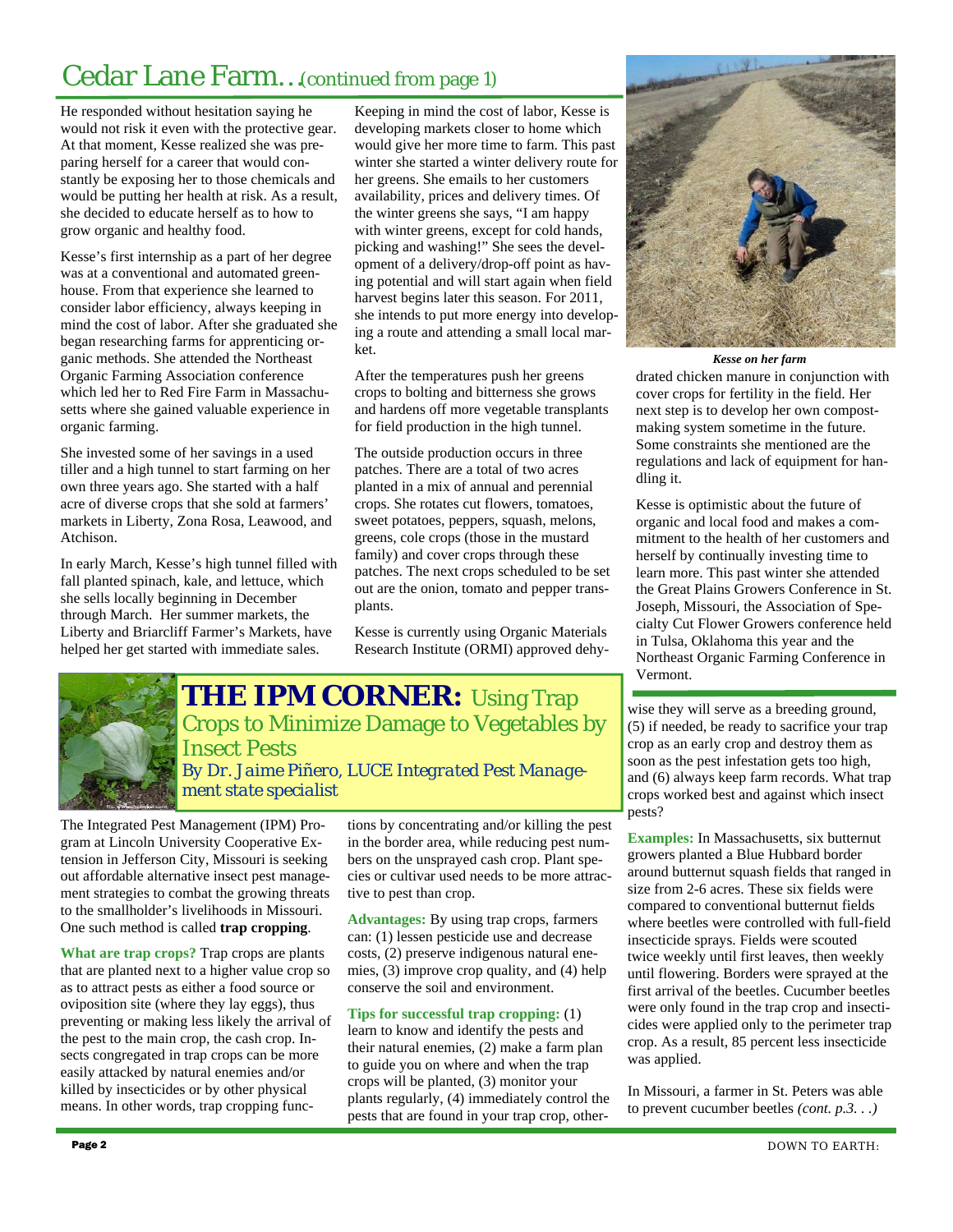### IPM Corner…(continued from page 2)

from eating his indoor cucumber transplants by using Blue Hubbard planted in pots and placing these outside of his high tunnel. Four potted plants congregated hundreds of beetles while none was found inside the high tunnel. Research led by Dr. Piñero is being conducted in this area for the benefit of Missouri vegetable farmers. Other examples of specific trap crops are presented in the table below:

| <b>To control</b>                    | <b>Use this Trap Crop</b>                               | <b>Observations</b>                                                                                                                                                                 |
|--------------------------------------|---------------------------------------------------------|-------------------------------------------------------------------------------------------------------------------------------------------------------------------------------------|
| Cucumber beetles                     | Blue Hubbard squash                                     | Plant Blue Hubbard two weeks before main cucurbit crop, can<br>apply systemic insecticide to kill arriving beetles                                                                  |
| Colorado potato beetle               | Potato variety Superior (grows well in cool<br>weather) | Plant the trap crop between last year's and this year's fields<br>(near overwintering sites)                                                                                        |
| Squash bugs                          | Squash                                                  | Main crops: zucchini, watermelon. Can treat the trap crop with<br>an insecticide to control an infestation                                                                          |
| Flea beetles                         | juncea var. crispifolia)                                | Chinese Southern Giant Mustard ( <i>Brassica</i> Main crops: cabbage, broccoli, or cauliflower. Reseeding of the<br>trap crop may be necessary                                      |
| Diamondback moth                     | Yellow rocket                                           | Attracts moths, inhibits larval development. Main crops:<br>cabbage, broccoli and cauliflower. Insecticides may not be<br>needed as natural enemies may control the pest population |
| European corn borer and<br>fruitworm | Corn (sweet or field)                                   | Main crop: pepper (for European corn borer) and tomato (for<br>fruitworm)                                                                                                           |

### Cultivating...(continued from page 1)

**Grocery stores:** This is a market that will demand a lot of product. Before approaching a grocery store it is important to know the structure of the business. Is the store able to make independent buying decisions or are they tied to a regional office and therefore bound to one distributor? Once you find that the grocery store is willing to buy from local growers you can approach either the store manager or the produce manager.

- Know what the wholesale produce price is when you go in. Know what you want to get for your produce and be flexible during negotiations.
- Find out how the grocery store wants you to package your product. Do they want greens individually bunched? How many pounds would they like their tomato cases to be?
- Be consistent with communication and your product delivery, quality and packaging.

**Schools:** School districts across the state of Missouri are exploring ways to increase student consumption of produce while also supporting their local economies.

• Telephone the school district food service director to gauge interest and request a face-to-face meeting. Have a complete product and price list that includes estimated quantities and dates of availability.

- Children are generally more susceptible to foodborne illnesses so pay extra attention to food safety practices such as product cleanliness, appropriate packaging and chilled transportation.
- Supplying the school salad bar is a good way to get started because it requires smaller volumes of product.

**On-line buying clubs**: More and more of these groups are popping up in the United States. Some of them are home delivery services and others distribute at an aggregation point. No matter where they distribute, they are all looking for good quality, locally grown produce.

- Clean, consistent packaging is key. Build the cost of packaging into your pricing. If you are certified organic, you need to make sure your packaging fits the protocol.
- These groups are typically more flexible with the timing of delivery and how the produce makes it to their commissary or distribution point. Sometimes they may even pick it up.
- You, as a grower, need to have at least a week's worth of storage on your farm and need to follow the proper postharvest handling guidelines.

**Aggregators:** Produce brokers, or aggregators, purchase local product and distribute it to other venues. They sell to a variety of

markets including restaurants, produce stands, hospitals, nursing homes and schools.

- Aggregators buy from both farmers who have excess product after their direct market sales, and farmers who have agreed in advance to grow directly for the aggregator. The causal seller needs only to call the aggregator when excess product is ready to move.
- Time your communication with the aggregator appropriately so that your product makes the supply list that goes out to their buyers.
- United States Department of Agriculture (USDA) terminal prices are used as guidelines for pricing, which is often tiered based on volume *(cont. p.4. . .)*

#### **Resources**:

Post harvest handling decision tool: http:// www.extension.iastate.edu/valueaddedag/info/ postharvesthandlingdecisiontool.htm

Containers and Packaging Fruits and Vegetables: http://www.agmrc.org/media/cms/ CD1\_C07C95889B783.pdf

USDA quality standards for wholesaling: http://www.ams.usda.gov/AMSv1.0/standards

Farm to School: *Local Food Connections: From Farms to Schools* Iowa State University Extension PM 1853a June 2000.

VOLUME 2 ISSUE 2